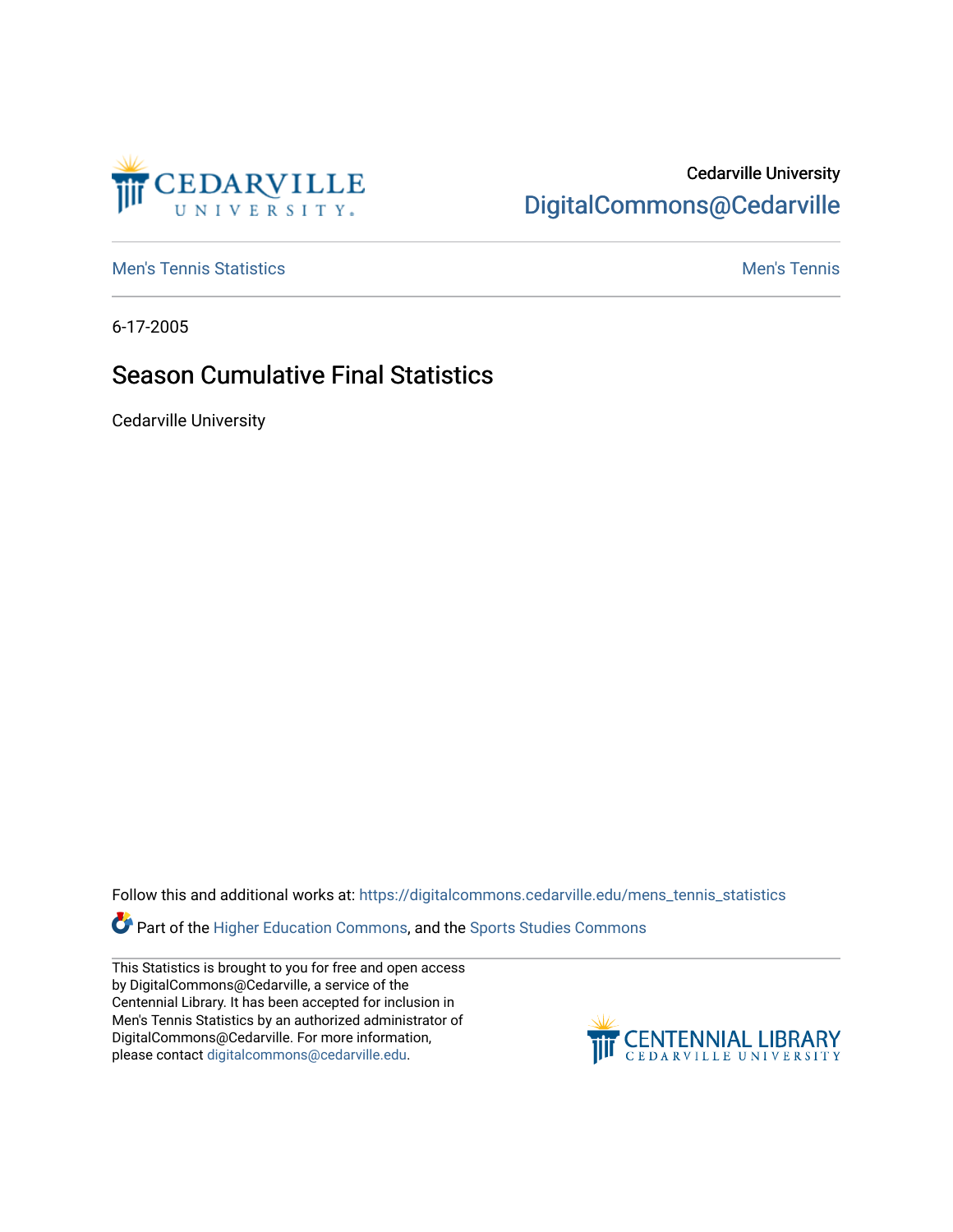| JOSH HUENI, Fr; Bremen, IN<br>EMANUEL DOLPH, Jr; Cedarville, OH      | 1-0-    | 1.000     | $2 - 0$ | 1.000 |
|----------------------------------------------------------------------|---------|-----------|---------|-------|
| MATT LEMAN, Jr; Batavia, IL<br>JARED MICHONSKI, Jr; Maytown, PA      |         | 1-0 1.000 | 10-4    | .714  |
| JACOB BEZECK, Jr; White Oak, PA<br>DAN BALLARD, Fr; Huntington, IN   | 1-0.    | 1.000     | 1-0     | 1.000 |
| TIM HARTMAN, Jr; Leo, IN<br>EMANUEL DOLPH, Jr; Cedarville, OH        |         | 1-0 1.000 | 1-0     | 1.000 |
| TIM HARTMAN, Jr; Leo, IN<br>DAN BALLARD, Fr; Huntington, IN          | 1-0     | 1.000     | 1-0 -   | 1.000 |
| JACOB BEZECK, Jr; White Oak, PA<br>JARED MICHONSKI, Jr; Maytown, PA  | 2-1     | .667      | $2 - 1$ | .667  |
| JACOB BEZECK, Jr; White Oak, PA<br>EMANUEL DOLPH, Jr; Cedarville, OH | 1-1     | .500      | $1 - 1$ | .500  |
| TED BERRY, Sr; Cincinnati, OH<br>MATT LEMAN, Sr; Batavia, IL         | $1 - 1$ | .500      | 1-1     | .500  |
| DAN BALLARD, Fr; Huntington, IN<br>MICHAEL RHOADS, Jr; Petoskey, MI  | $0 - 1$ | .000      | $0 - 1$ | .000  |
| MATT LEMAN, Jr; Batavia, IL<br>DEREK HOSTETTER, Fr; Oxford, PA       | 0-1     | .000      | O-1     | .000  |
| <b>Team Totals</b>                                                   | 54-21   | .720      |         |       |

Cedarville University | 251 N. Main St. | Cedarville, OH 45314 USA | 1-800-CEDARVILLE (233-2784) | 1-937-766-7700 ©Copyright 1996-2005 Cedarville University I All Rights Reserved I Copyright Infringement Notification I Legal Information Please read our Web Disclaimer and Privacy Statement | Send Problems or Questions to the Web Development Coordinator